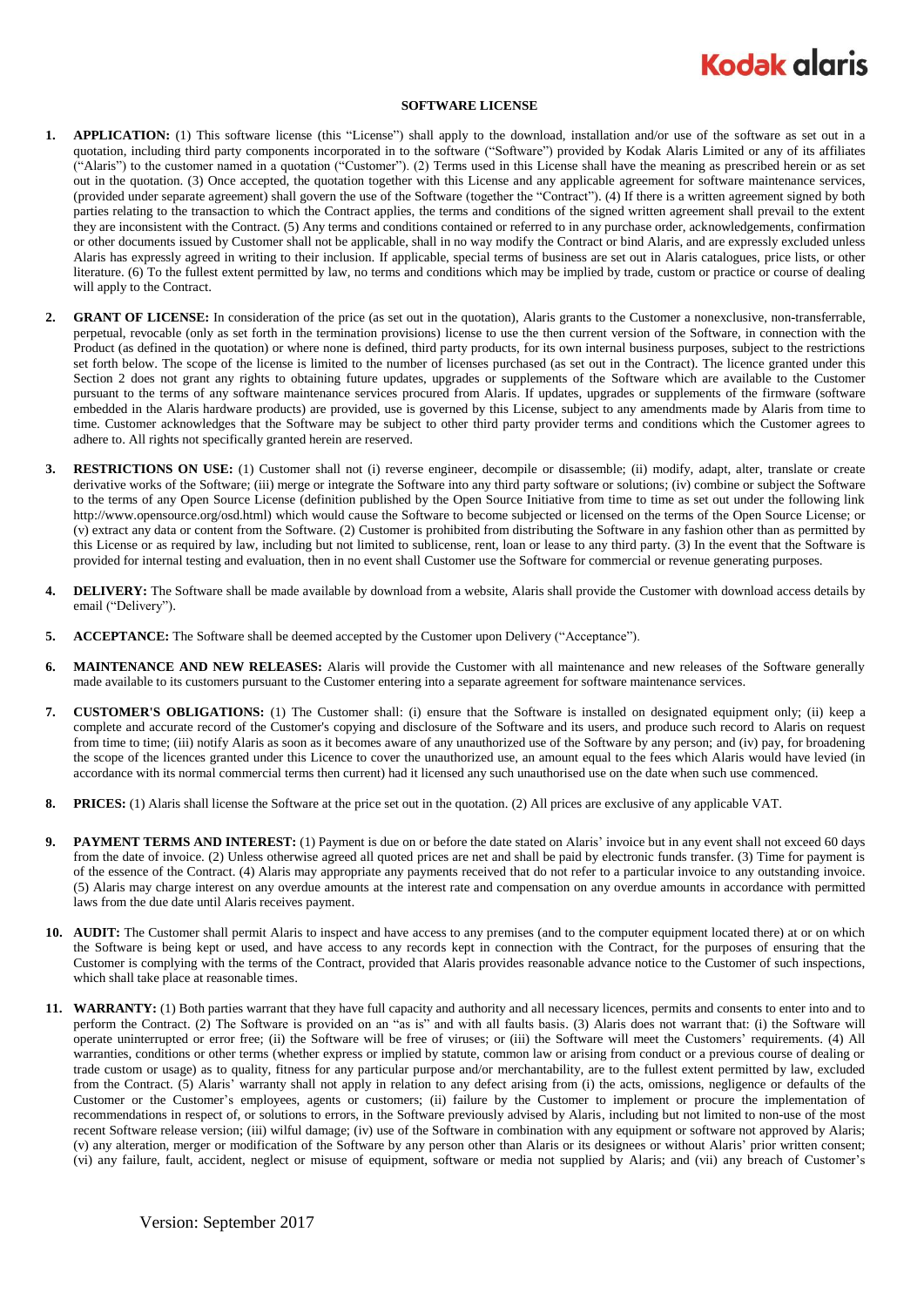## **Kodak alaris**

obligations under the Contract howsoever arising. (6) Customer is not entitled to cancel or withdraw from the Contract or withhold payment of invoices or make deductions on account of Software claimed to be defective.

- **12. LIMITATION OF LIABILITY:** (1) If not expressly provided for otherwise in this License in no event, whether in contract, tort (including in either case negligence), misrepresentation (other than fraudulent misrepresentation), breach of statutory duty or otherwise pursuant to the Contract, shall Alaris be liable for any loss of profits, anticipated savings, revenue, business, loss or corruption of data or reconstruction of data, loss of use, loss of goodwill, loss due to delay or any indirect, special, incidental or consequential loss or damage whatsoever. (2) Alaris' sole obligation and liability for breach of the warranty set out in Section 11 (2) above, is for Alaris to use commercially-reasonable efforts, at Alaris' expense, to replace software media or modify the Software so that the warranty specified under Section 11 (2) is true. In the event of a warranty claim, Customer shall be responsible for the removal of any defective Software and subsequent replacement of any replacement Software. (3) Subject to (1) and (2), Alaris' aggregate liability for all other claims, whether in contract, tort (including in either case negligence), misrepresentation (other than fraudulent misrepresentation), breach of statutory duty or otherwise pursuant to the Contract, shall be limited to the price paid by the Customer for the specific Software giving rise to the claim in the 12 months prior to the claim which the loss or damage occurred. (4) Nothing in the Contract shall be deemed to exclude or limit Alaris' liability in respect of: (i) Loss or damage caused by wilful intent or gross negligence of Alaris or Alaris' officers, employees, agents or contractors; (ii) Injuries to or death of any person, caused by Alaris or Alaris' officers, employees, agents or contractors; or (iii) any other liability which cannot be excluded at law. (5) Any claim for loss or damages, save for pursuant to (4) above, must be notified to Alaris within twelve (12) months as from the date on which the damage was caused, failing which such claim is deemed to be waived.
- **13. INTELLECTUAL PROPERTY AND COPYRIGHT:** (1) Customer acknowledges that all intellectual property rights meaning all inventions, patents, registered designs, design rights, database rights, copy rights, know-how, trademarks, trade secrets and all other intellectual property rights, and the applications for any of the same and any rights or forms of protection of a similar nature and having equivalent or similar effect to any of them which may subsist anywhere in the world ("Intellectual Property Rights") in the Software and any updates or upgrades thereto belong and shall belong to Alaris or the relevant third-party owners (as the case may be), and the Customer shall have no rights in or to the Software other than the right to use it in accordance with the terms of this Licence. (2) Customer agrees to abide by all copyright and other applicable laws. (3) Customer shall not cause or permit any third party to cause any damage or endanger the Intellectual Property Rights of Alaris.
- **14. INDEMNIFICATION:** (1) Without prejudice to any other rights of Alaris, Customer shall indemnify Alaris for any loss suffered by Alaris (including reasonable legal fees and costs) by reason of any use by Customer, Customer's employees, agents or customers, whether arising directly or indirectly, of the Software other than in accordance with this License. (2) Customer shall further indemnify and hold Alaris harmless against any loss or damage which it may suffer or incur as a result of the Customer's breach of any third-party additional terms howsoever arising. (3) In the event of a claim, or notification of an intention to make a claim, which may reasonably be considered likely to give rise to a liability under this indemnity ("Claim"), Customer shall: (i) as soon as reasonably practicable, give written notice of the Claim to Alaris specifying the nature of the Claim in reasonable detail; and (ii) not make any admission of liability, agreement or compromise in relation to the Claim. (4) Customer shall not, except with the prior written consent of Alaris, consent to entry of any judgment or enter into any settlement that does not include as an unconditional term the giving by the claimant or plaintiff to Alaris and its Affiliates a release from all liability and blame with respect to the Claim.
- **15. SUSPENSION AND TERMINATION:** (1) Without prejudice to its other rights, Alaris may terminate the Contract in the event that (i) Customer fails to pay any sums due under the Contract; (ii) Customer breaches any terms of the Contract; (iii) Customer is unable to pay its debts as they fall due, passes a resolution for winding up (other than for the purposes of a solvent amalgamation or reconstruction) or if a court of competent jurisdiction makes an order to that effect, enters into a receivership or liquidation or otherwise ceases to carry on business or an analogous event occurs to Customer in any jurisdiction; or (iv) an event pursuant to Section 19.2 or pursuant to Section 21.6 where such event has persisted for more than 14 days. (5) On termination for any reason: (i) all rights granted to the Customer under the Contract shall cease; (ii) the Customer shall cease all activities authorised by this Licence; and (iii) where possible the Customer shall immediately destroy or return to Alaris (at Alaris' option) all copies of the Software then in its possession, custody or control and, in the case of destruction, certify to Alaris that it has done so.
- **16. CONFIDENTIAL INFORMATION:** (1) All non-public, confidential or proprietary information of Alaris, including but not limited to, specifications, samples, patterns, designs, plans, drawings, documents, data, business operations, pricing, discounts or rebates, disclosed by Alaris in connection with the Contract, whether disclosed orally or disclosed or accessed in written, electronic or other form or media, and whether or not marked, designated or otherwise identified as "confidential," shall be deemed to be confidential, to be used solely for the purpose of performing under the Contract and may not be disclosed or copied unless authorized in advance by Alaris in writing. (2) Upon Alaris' request, Customer shall promptly return all documents and other materials received from Alaris and delete any copies made thereof. (3) Alaris shall be entitled to apply for injunctive relief for any violation of this Section. (4) This Section does not apply to information that is: (i) in the public domain; (ii) known to Customer at the time of disclosure; (iii) rightfully obtained by Customer on a non-confidential basis from a third party; or (iv) is required to be disclosed by any applicable law or by order of any Court of competent jurisdiction or any government body, agency or regulatory body, provided that the receiving party shall use all reasonable endeavours to give the disclosing party as much written notice of the disclosure as it reasonably can to enable the disclosing party to seek a protective order or other action protecting the confidential information from disclosure.
- **17. DATA PROTECTION:** (1) Each party will comply with its obligations in terms of laws and regulations relating to the protection or disclosure of personal data, sensitive data or such other data which is deemed to be 'personal' pursuant to applicable data protection law in force from time to time. (2) The Customer acknowledges that the Software: (i) may request or collect information about the user of the Software; and (ii) may collect information regarding the content sent via the Software as well as details of the recipient. (3) Each party shall indemnify, defend and hold the other party harmless against claims resulting from or in connection with the indemnifying party's non-observance or insufficient observance of such obligations or any of its obligations in this Section 17.
- **18. EXPORT:** (1) Customer shall not export or re-export the Software except as authorised by the laws of the jurisdiction in which the Software was procured. (2) In particular, and without limitation, the Software may not be exported or re-exported into (or to a national or resident of) any US embargoed countries (including without limitation: Iran; Sudan; North Korea; Syria; Cuba; Belarus; Zimbabwe; Myanmar (Burma); the Crimea and Sevastopol Regions (Ukraine); and the military/defence/energy sectors in Russia).
- **19. MAJOR BUSINESS CHANGE:** (1) If in the reasonable opinion of Alaris there is or is likely to be a major change in the business operations of Alaris or Customer which has or could have an adverse impact on the viability of Software to be licensed to the Customer ("Major Business